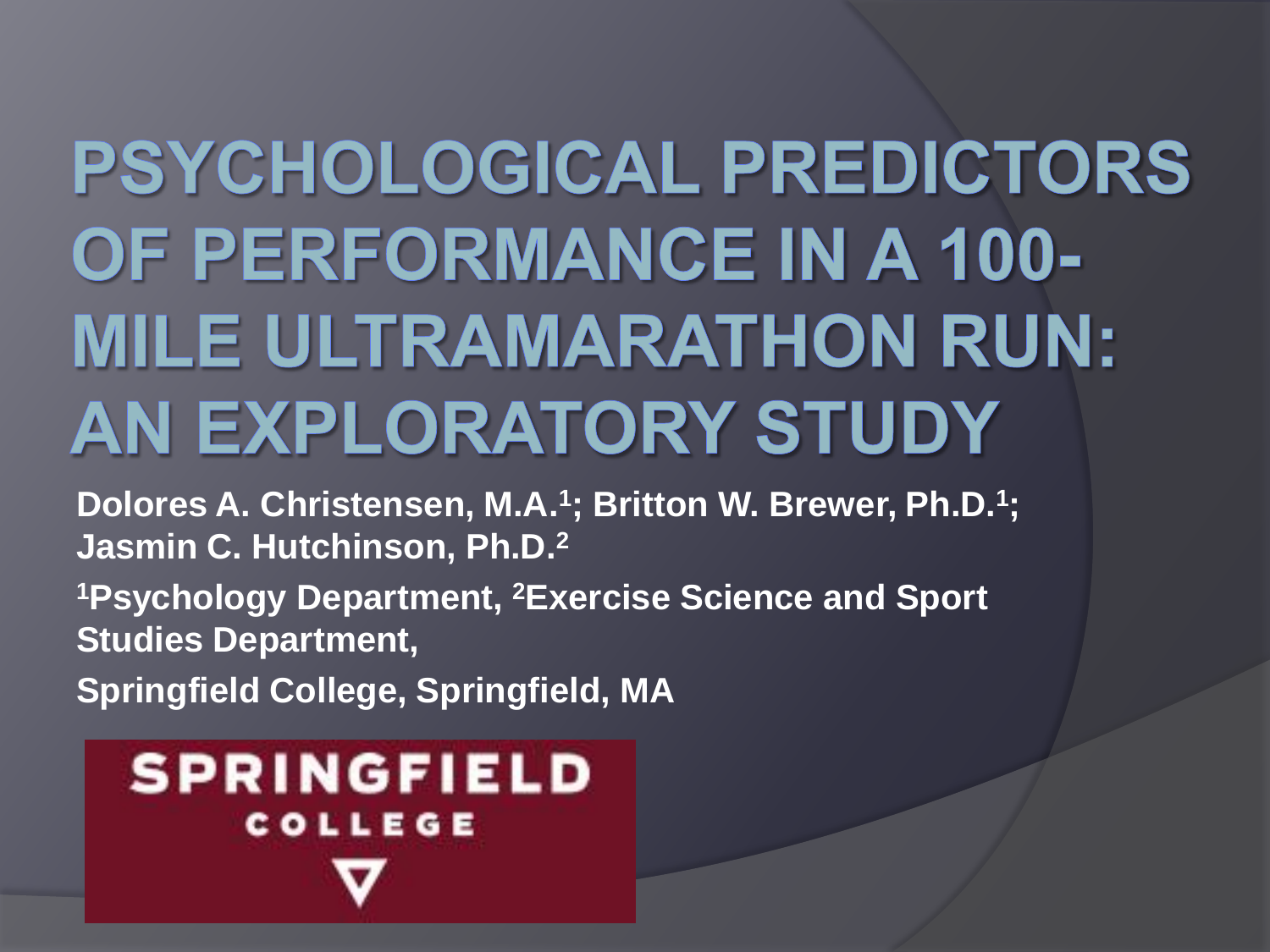**■ Research interest in ultramarathon running has** grown over the past 25 years.

- Demographic
- Physiological
- Biomechanical
- **Nutritional perspectives**
- (e.g., Hoffman & Fogard, 2011; Hoffman & Wegelin, 2009; Khodaee & Ansari,2012; Nicolas et al., 2011; Noakes, 2006).
- OR, has focused on shorter distances (e.g., marathons, 1500 meters), which may not generalize to ultramarathons.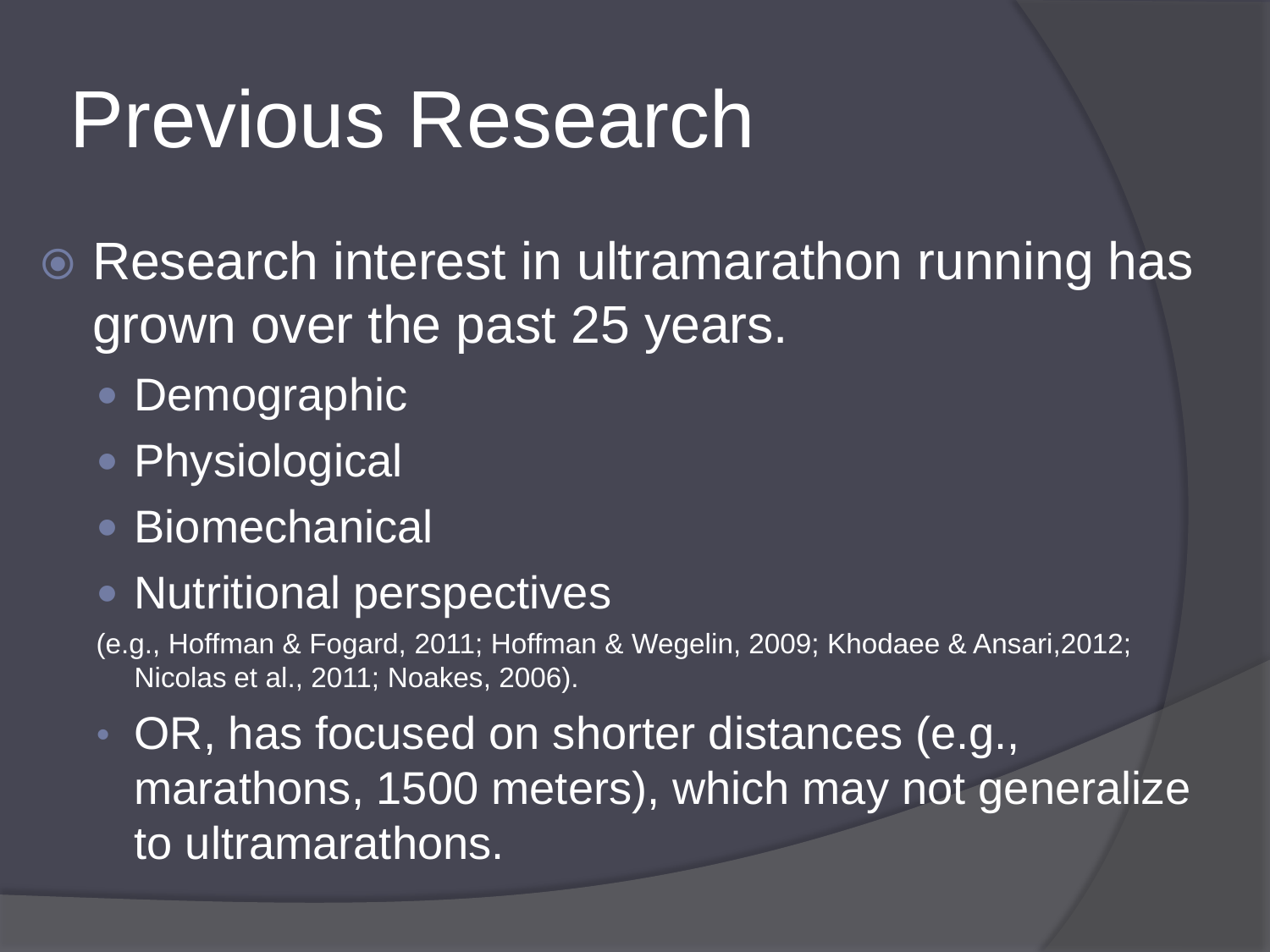### ● Motivation

 Doppelmayr & Molkenthin, 2004; Hashimoto et al., 2006; Krouse et al., 2011; Weinberg, 1998

### Mood/Affect

 Joesting, 1981; Kirkby, 1996; Lane & Wilson, 2011; Micklewright et al., 2009; Sacks et al., 1981; Tharion et al.,1988; Tharion et al., 1987; Tharion et al., 1989; Rauch et al., 1988

### **● Personality Characteristics**

 Folkins & Weiselberg-Bell, 1981; Lindstrom, 1990; McCutcheon & Yoakum, 1983; Sandlin, 1992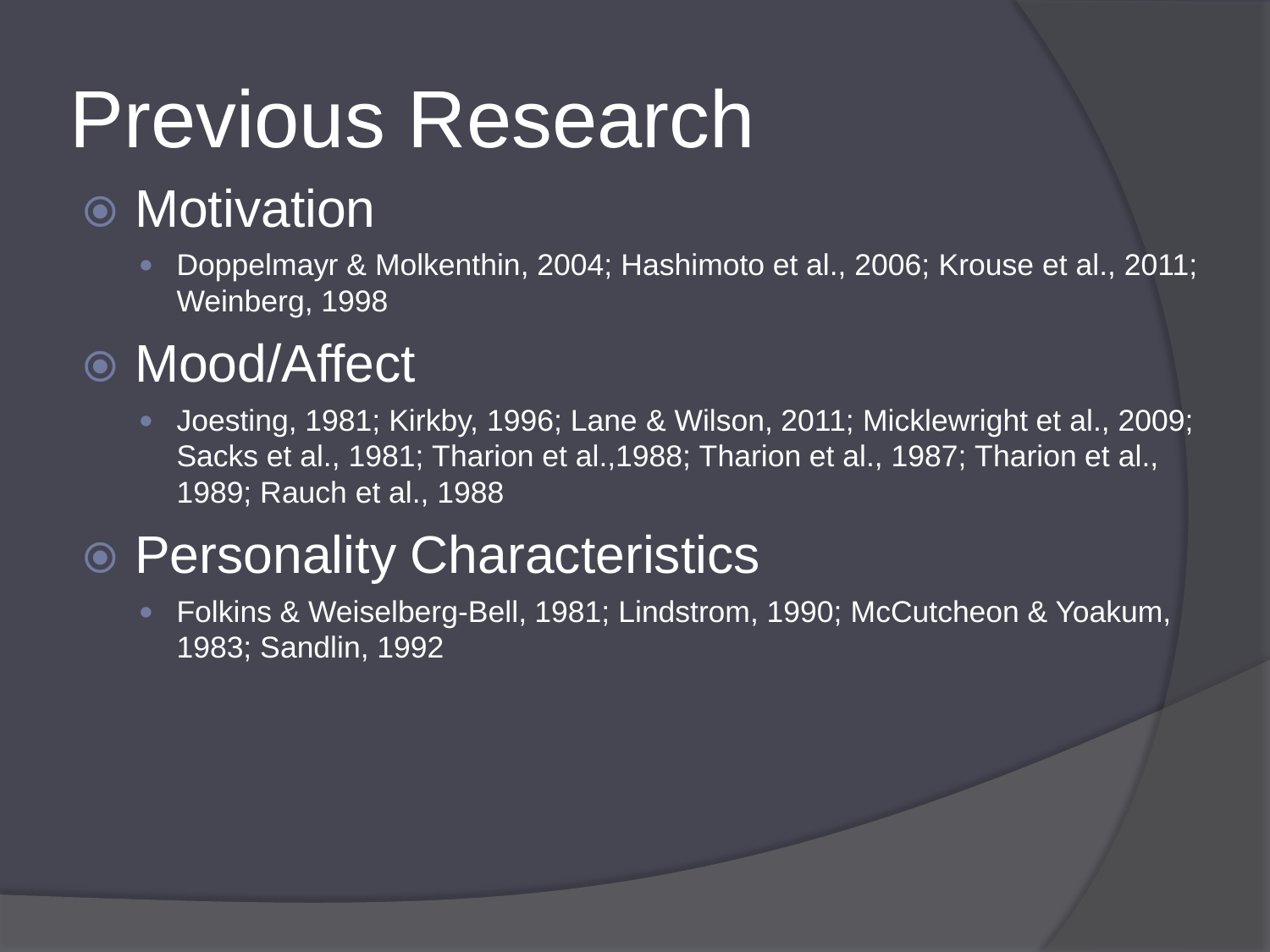- Cognitive Profiles
	- Acevedo et al., 1992

### • Qualitative Studies

- **Bull, 1989; Christensen et al., 2015; Hannold,** 2010; Holt et al., 2014; Simpson et al., 2014
- Mental Toughness
	- Jaeschke, 2012; Jaeschke & Sachs, 2012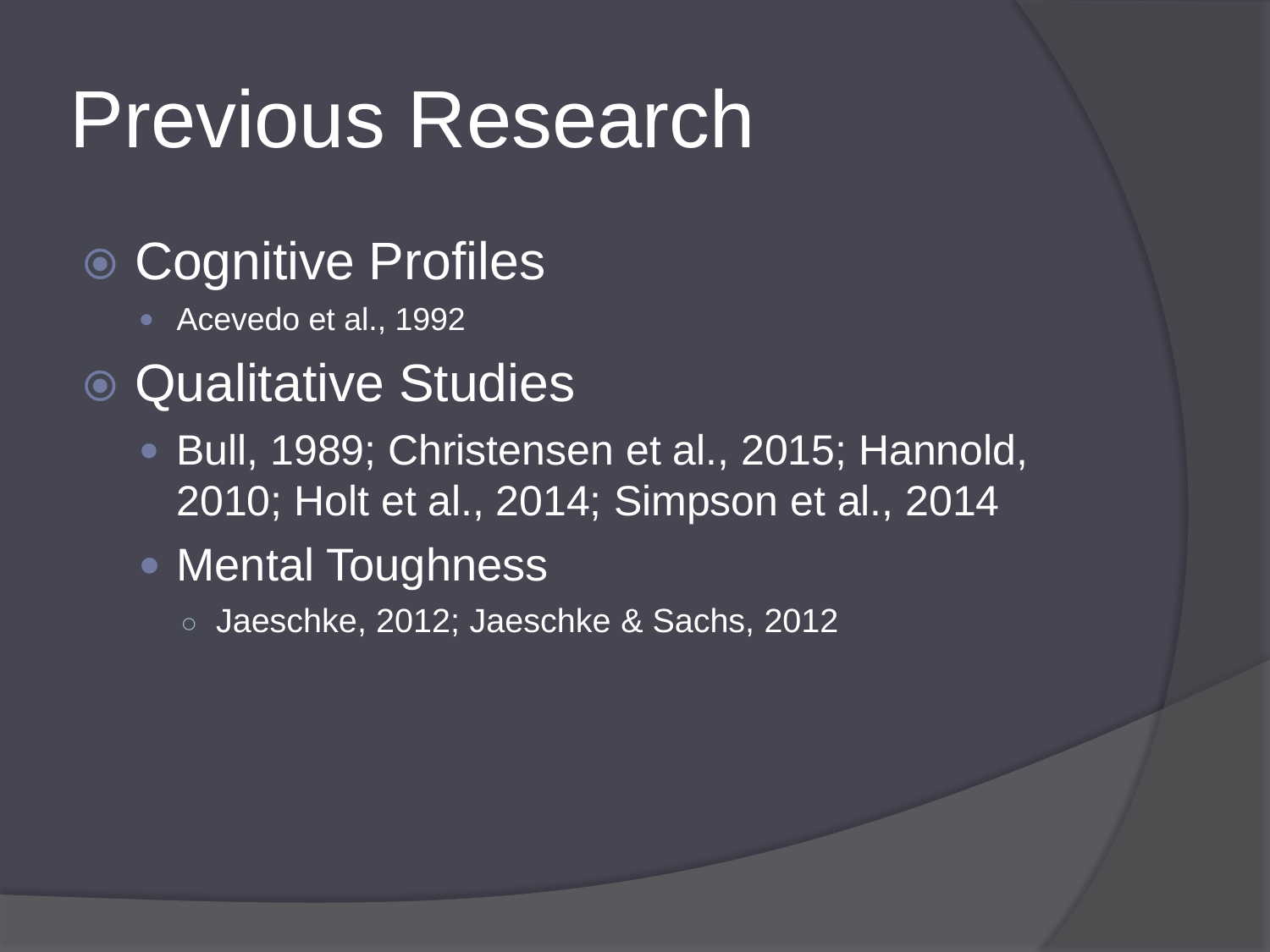- $\circ$  Predicting finishing status variables in ultramarathons has been explored previously.
- Tharion et al. (1989) examined differences between 50 mile and 100 mile ultrarunner "causalities" and "survivors."
- Found that factors such as:
	- A positive attitude,
	- **Having confidence in the ability to execute the run,**
	- **Goal-setting,**
	- **Breaking the race into small segments, and**
	- Congratulating oneself upon completion of that segment of the race.

were deemed as significant predictors of finishing status.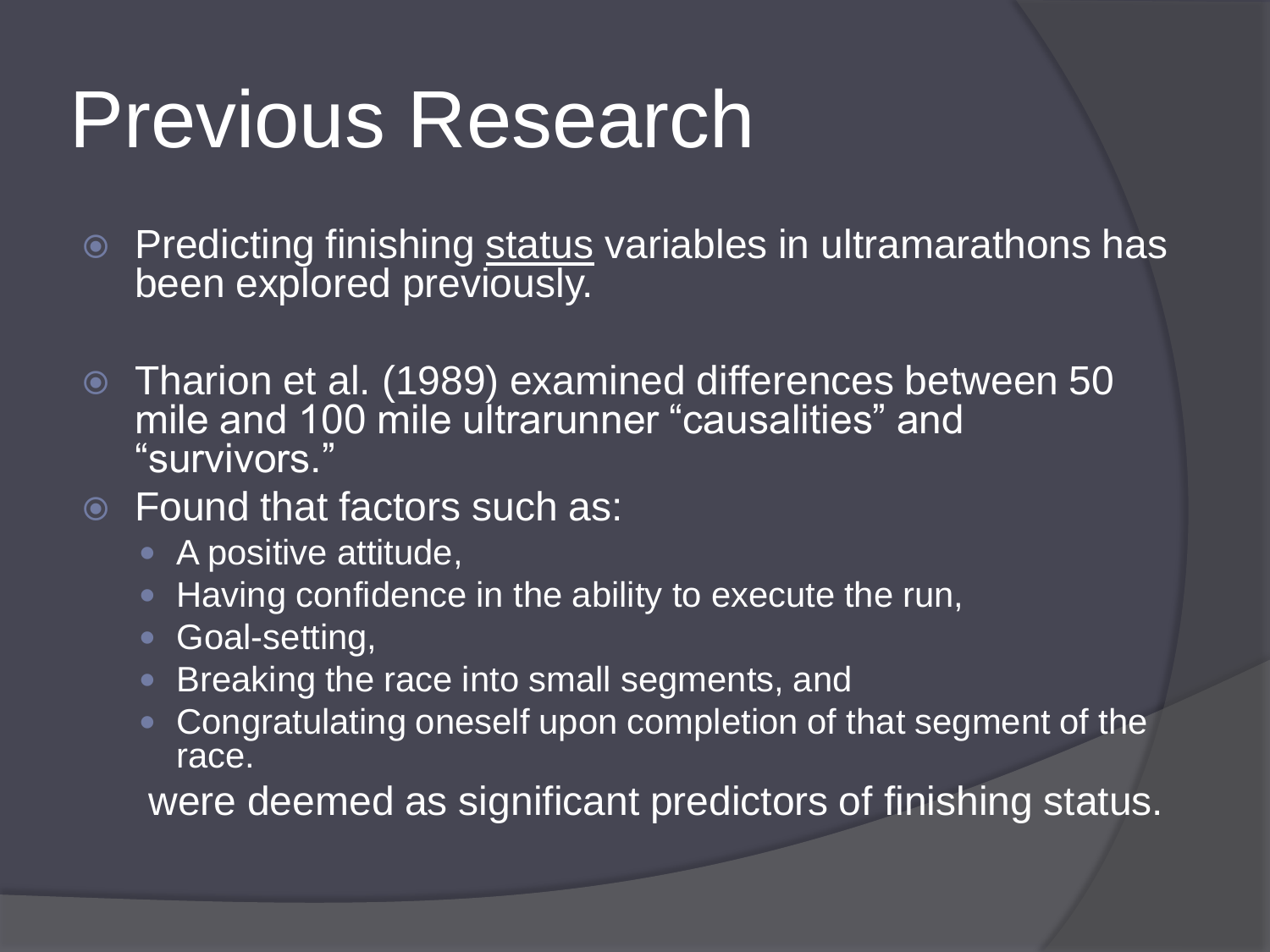### Foundation for Current Research

 The psychological components of ultrarunning performance have not been fully explored.

• Particularly for how these components relate to running *performance*.

(Acevedo et al., 1992; Bull, 1989; Hoffman, 2010; Jaeschke, 2012).

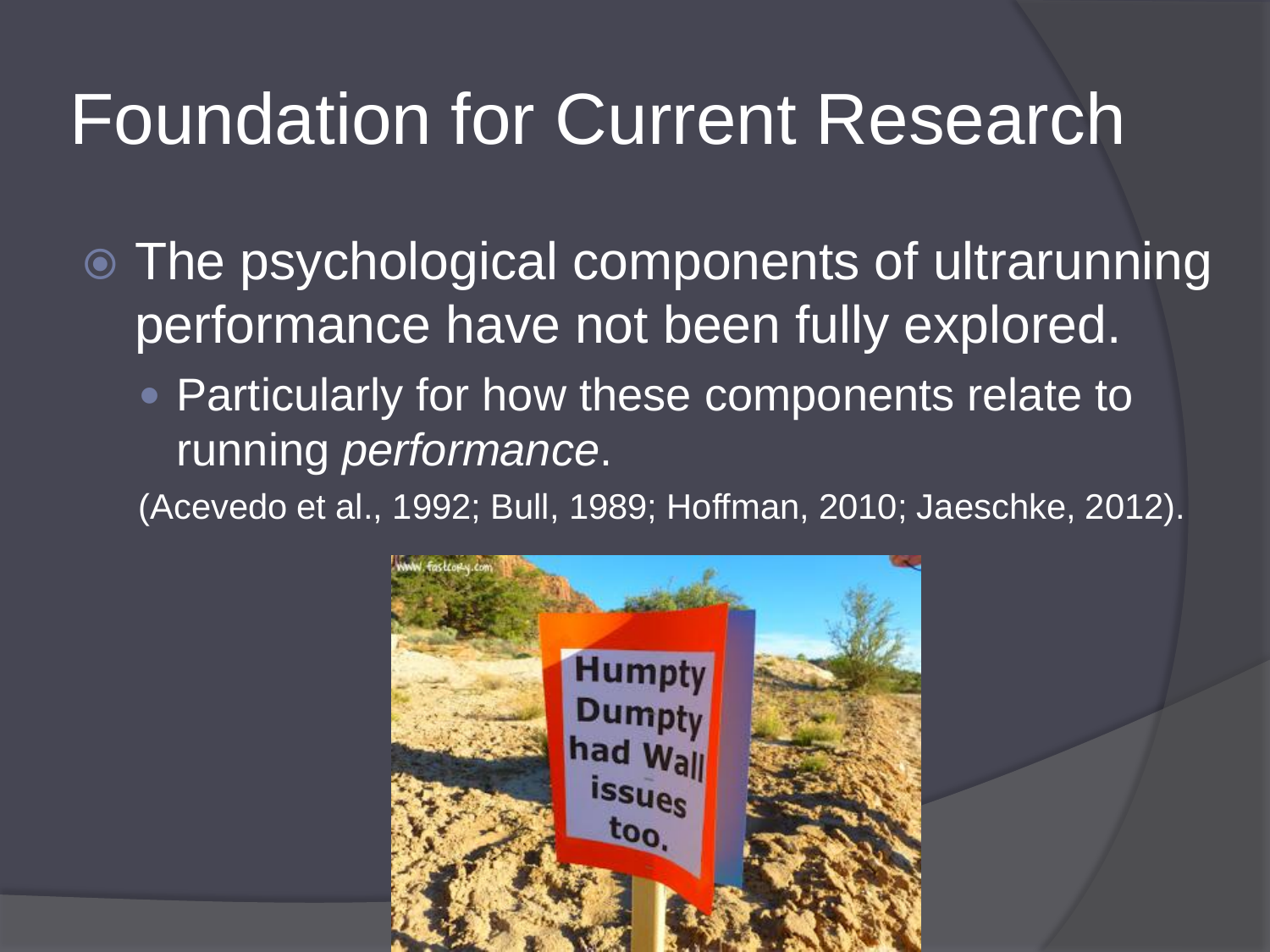# Purpose of this Study

 *To examine the extent a series of demographic, physiological, and psychological factors would predict finishing times at the 2014 Western States Endurance Run.* 

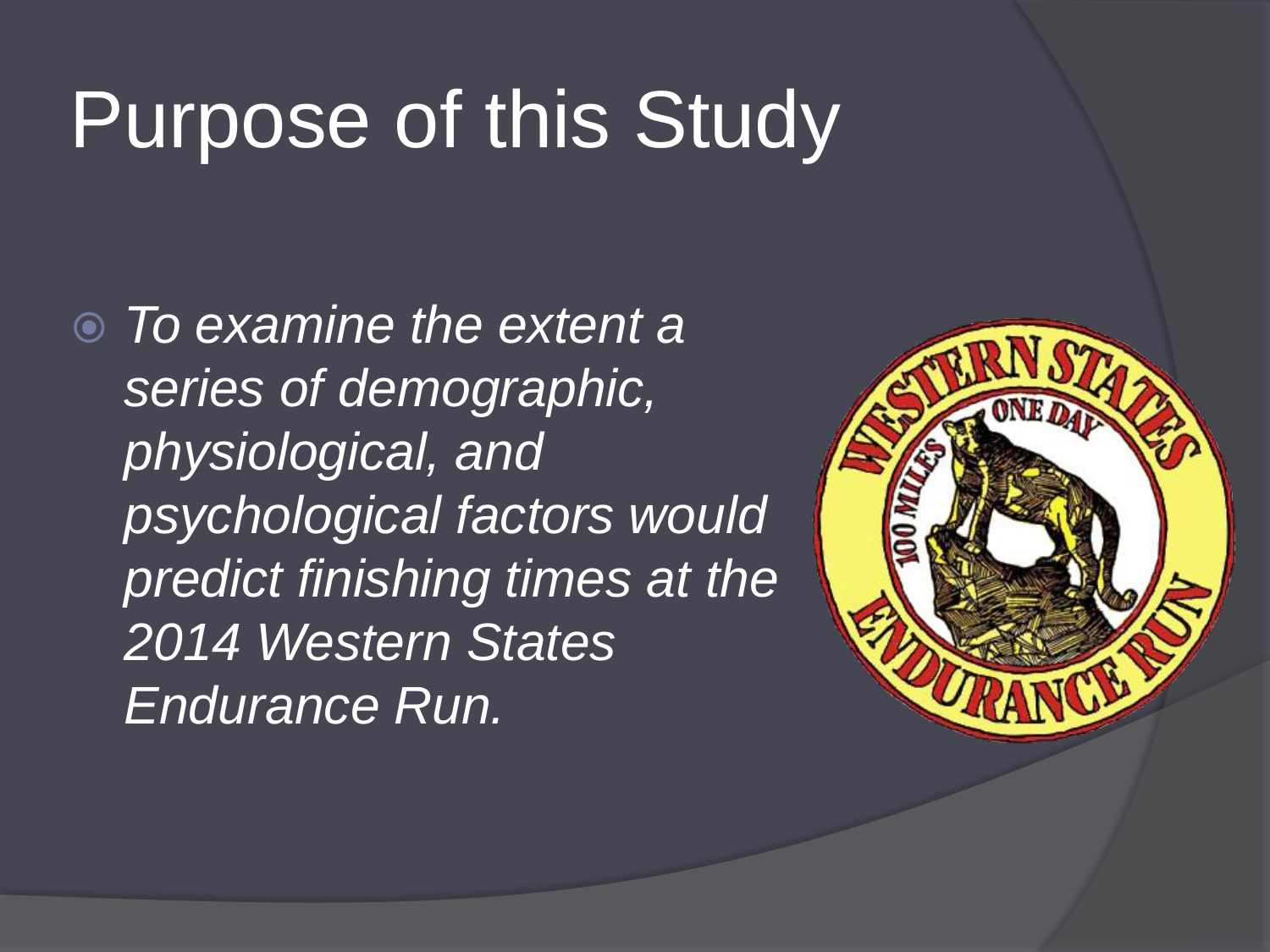# **Methods**

- Survey method; participants were recruited via email.
- $\odot$  In return for their time, runners were entered into a random drawing for four \$50 gift certificates to the WS store.
- Approximately 15-20 minutes to complete.
	- An additional 45 surveys were completed on-site at the race.
- Multiple regression used to predict which variables influenced running performance.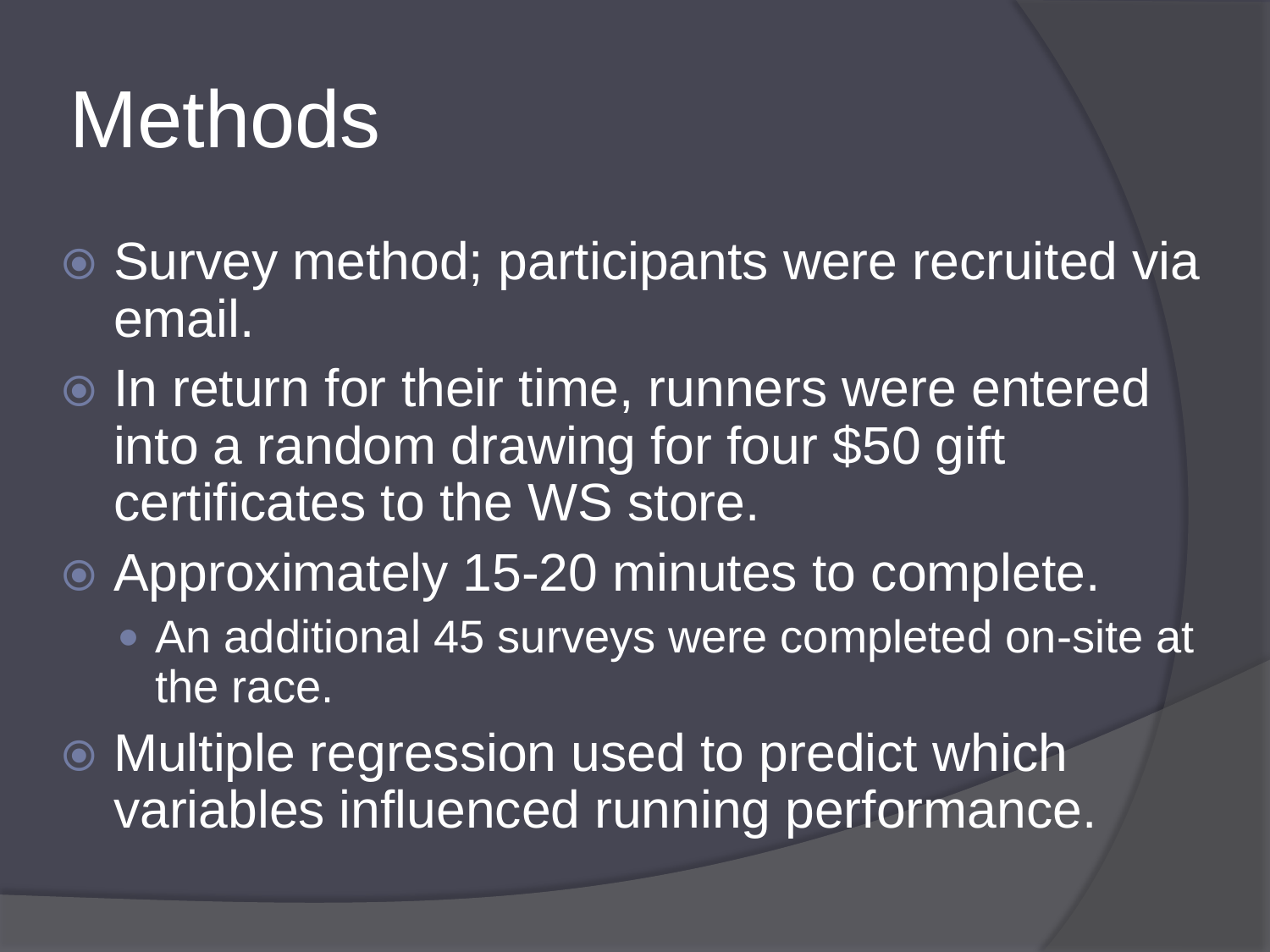### **Measures**

- **Demographic Profile**
- **Sport Mental Toughness Questionnaire** (SMTQ; Sheard, Golby, & van Wersch, 2009)
- **Pain Catastrophizing Scale** (PCS; Sullivan, Bishop, & Pivik, 1995)
- **Cognitive Orientation Classification System** (COCS; Stevinson & Biddle, 1998)
- **State Mindfulness Scale** (SMS; Tanay & Bernstein, 2013)

### *All assessed a "typical ultramarathon."*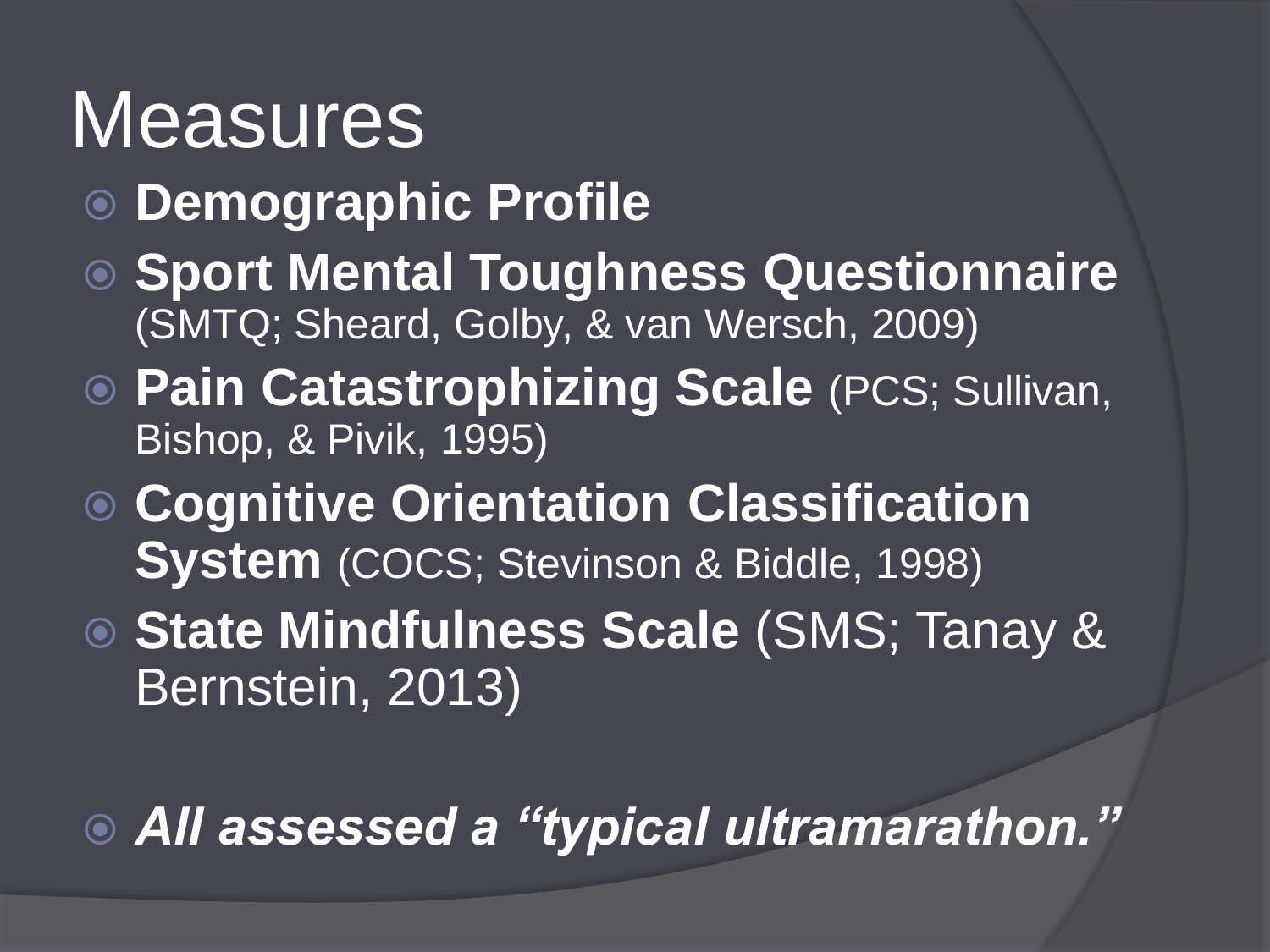# SMTQ (Sheard, Golby, & van Wersch, 2009)

- 14-items; 3 subscales:
	- Confidence
	- Constancy
	- **⊙ Control**
- $\bullet$  How true on a 4-point Likert scale from "not at all true"  $(1)$  to "very true"  $(4)$ :
	- *I take responsibility for setting myself challenging targets*
	- *I give up in difficult situations*
- Significantly higher levels of mental toughness have been found in:
	- International and national-level performers,
	- Male athletes, and
	- Athletes in older age groups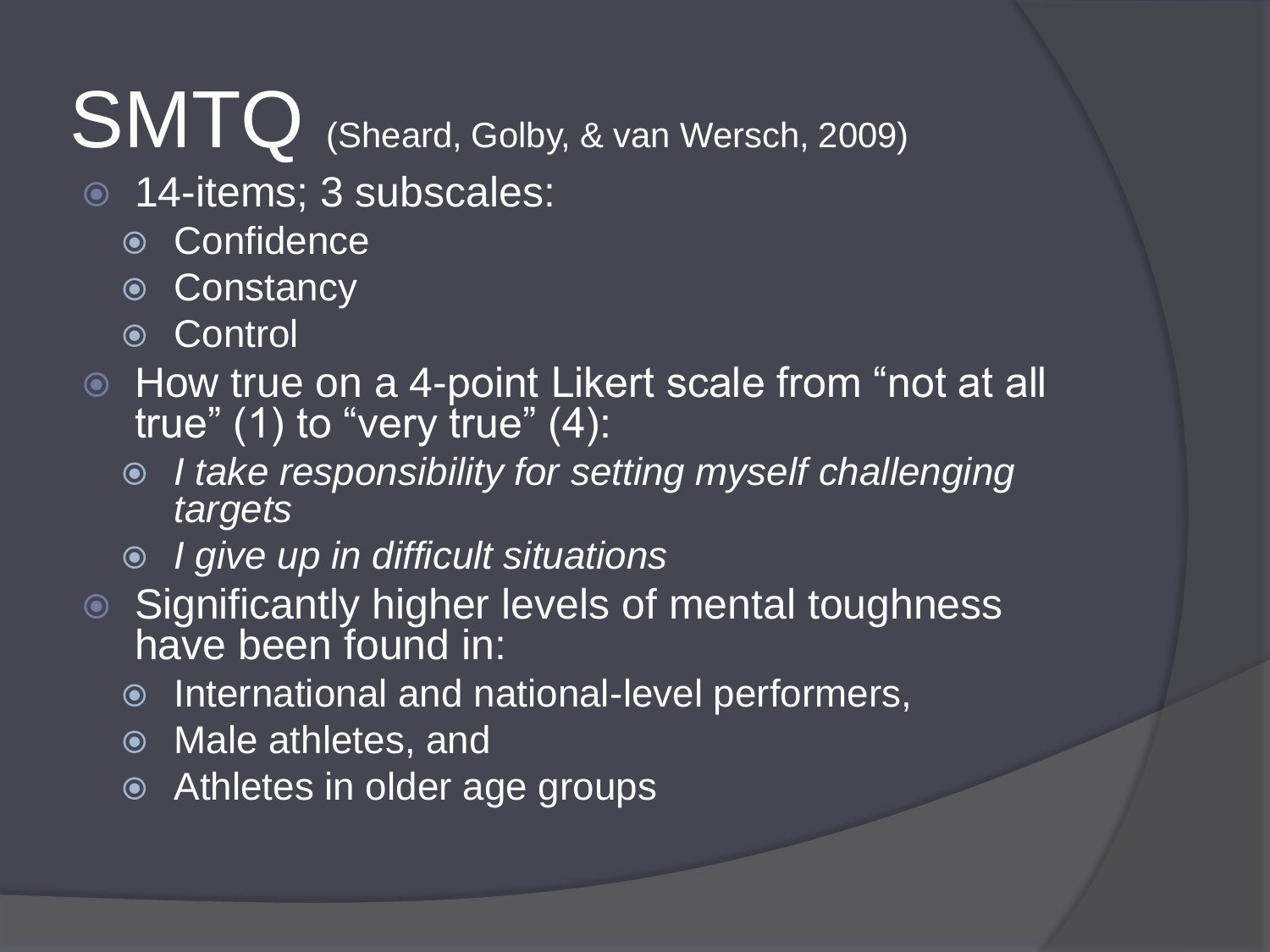# PCS (Sullivan, Bishop, & Pivik, 1995)

- 13-items; 3 subscales:
	- Rumination
	- Magnification
	- **Helplessness**
- Assess catastrophic thinking about pain on a 5-point Likert scale from "not at all" (0) to "all the time"  $(4)$ :
	- *I keep thinking about how badly I want the pain to stop.*
	- *There's nothing I can do to reduce the intensity of the pain.*
- **Higher scores on the PCS have been found to** be significant predictors of the intensity of physical and emotional distress.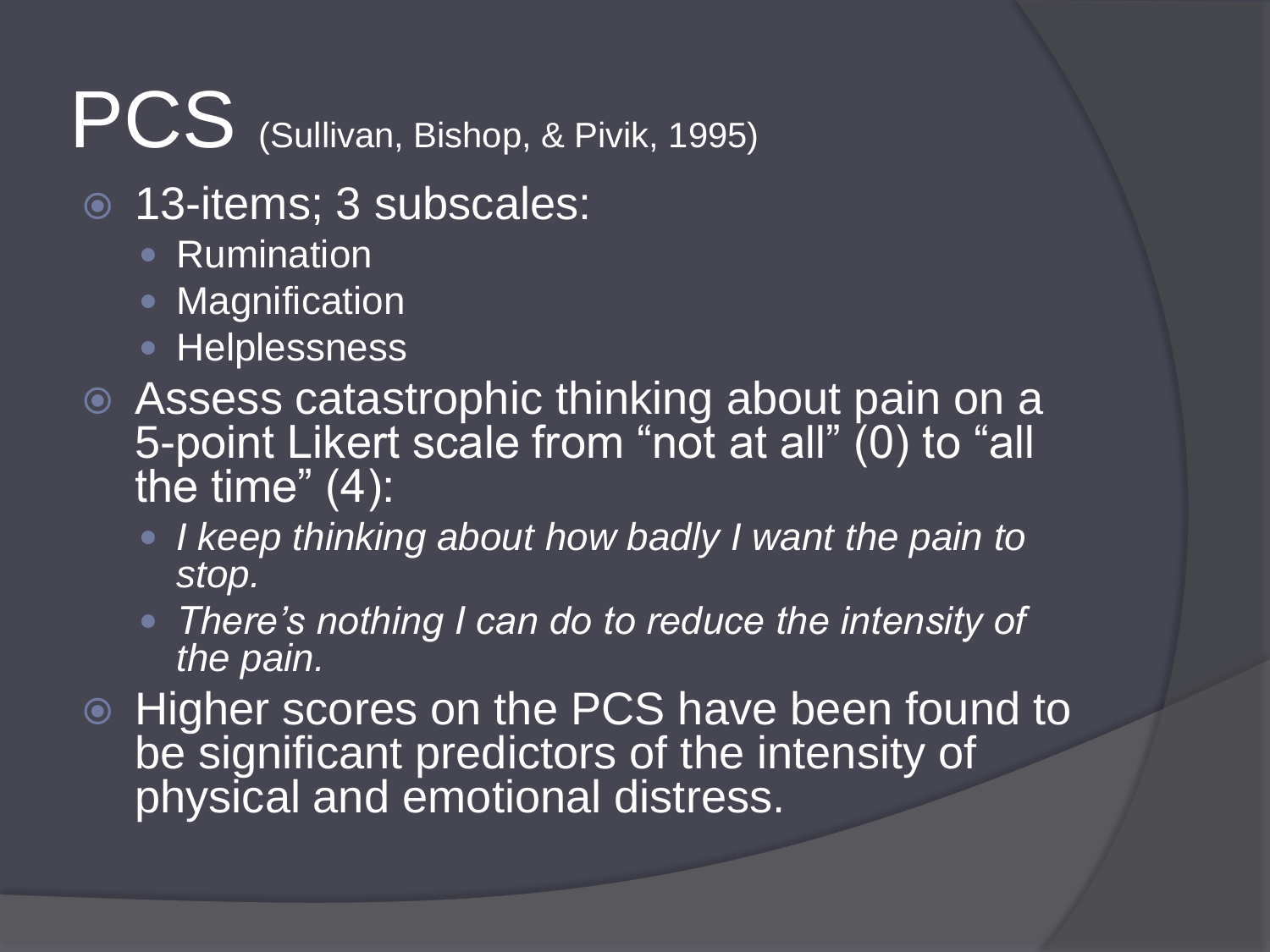## COCS (Stevinson & Biddle, 1998)

 Two dimensional classification system for thoughts based on "location" and relevancy to task.

Used "100%" allotment

|                                          | Internal                                                                                                | <b>External</b><br>conditions, route, strategy<br>drinks stations, split times,<br>distance markers<br>(Outward monitoring) |  |  |
|------------------------------------------|---------------------------------------------------------------------------------------------------------|-----------------------------------------------------------------------------------------------------------------------------|--|--|
| <b>Task-relevant</b><br>(association)    | fatigue, muscle soreness,<br>breathing, perspiration,<br>cramp, nausea, blisters<br>(Inward monitoring) |                                                                                                                             |  |  |
| <b>Task-irrelevant</b><br>(dissociation) | daydreams, fantasies, maths<br>puzzles, imagining music,<br>poetry, philosophy,<br>(Inward distraction) | scenery, environment,<br>spectators, other runners,<br>fancy dress, chatting<br>(Outward distraction)                       |  |  |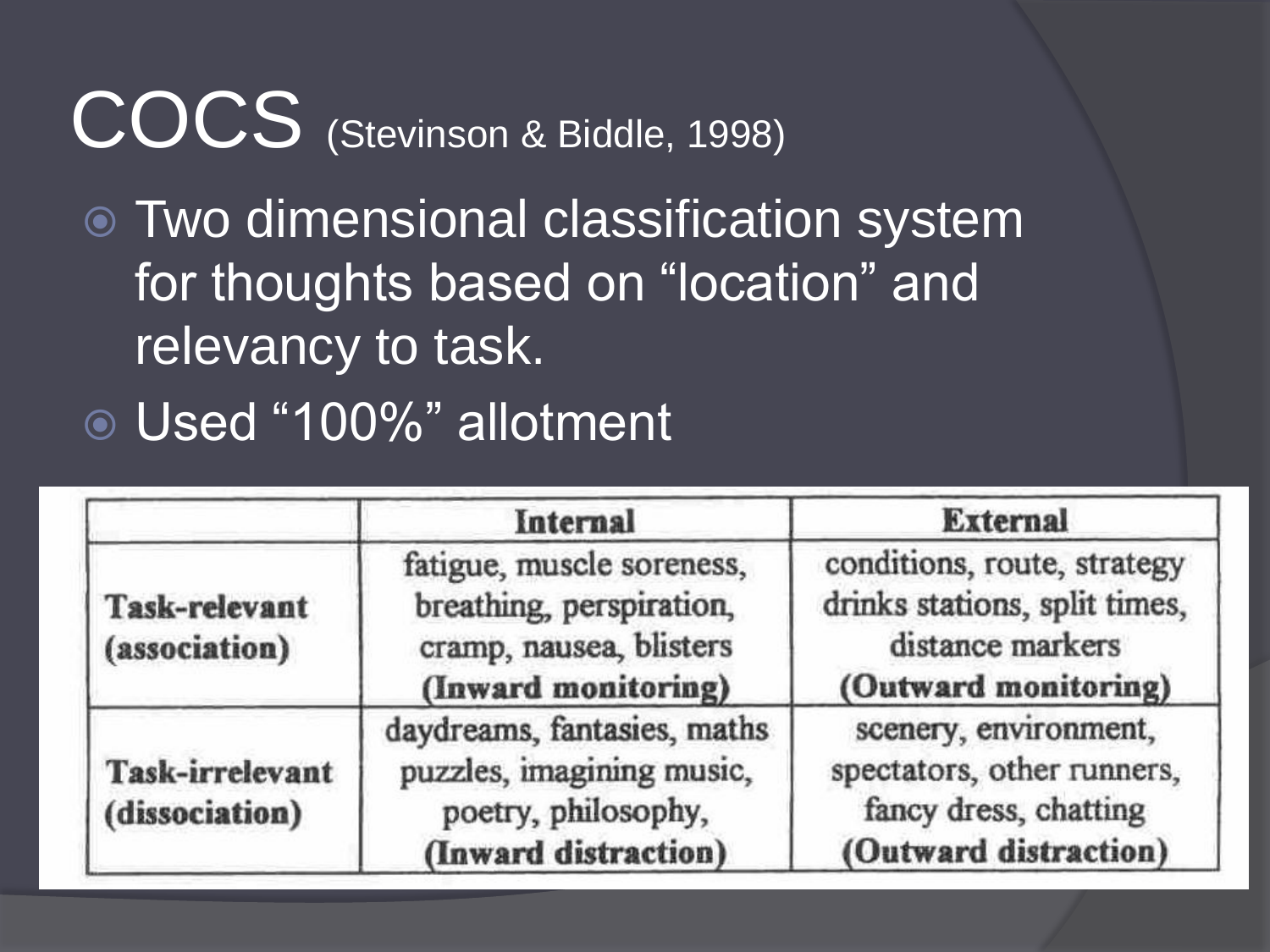### Page 9 of 12

People think about a variety of things while running an ultramarathon. These thoughts can be one of four types, which are described below in the categories. Using the scale below, please give each of the four categories a rating from 0 to 100 to indicate the extent to which you would engage in these types of thoughts during a typical ultramarathon race.

\*\*\* The TOTAL of your scores over the FOUR categories must equal 100.\*\*\*

|         |            |  |  |          |  |  |              |  | (0) 10 20 30 40 (50) 60 70 80 90 (100) |
|---------|------------|--|--|----------|--|--|--------------|--|----------------------------------------|
| No time | About half |  |  |          |  |  | All the time |  |                                        |
| at all  |            |  |  | the time |  |  |              |  |                                        |

### Inward Monitoring\*

attention is focused inwardly on how your body feels while running-for example, breathing, muscle soreness, thirst, fatigue, perspiration, blisters, nausea

### **Inward Distraction\***

attention is focused inwardly on anything irrelevant to the task-for example, daydreams, imagining music, math puzzles, philosophy, religion

### Outward Monitoring\*

attention is focused outwardly on things important to performing the task-for example, strategy, mile markers, water stations, solit times, route, conditions

### Outward Distraction\*

attention is focused outwardly on things unimportant to task performance-for example, scenery, spectators, other runners, environment

### \*\*\* Please make sure that the sum of the above numbers equals 100 exactly.\*\*\* \*

Enter the sum of the above numbers in the box. For example,  $40 + 25 + 30 + 5 = 100$ , therefore you would enter "100" in the box below.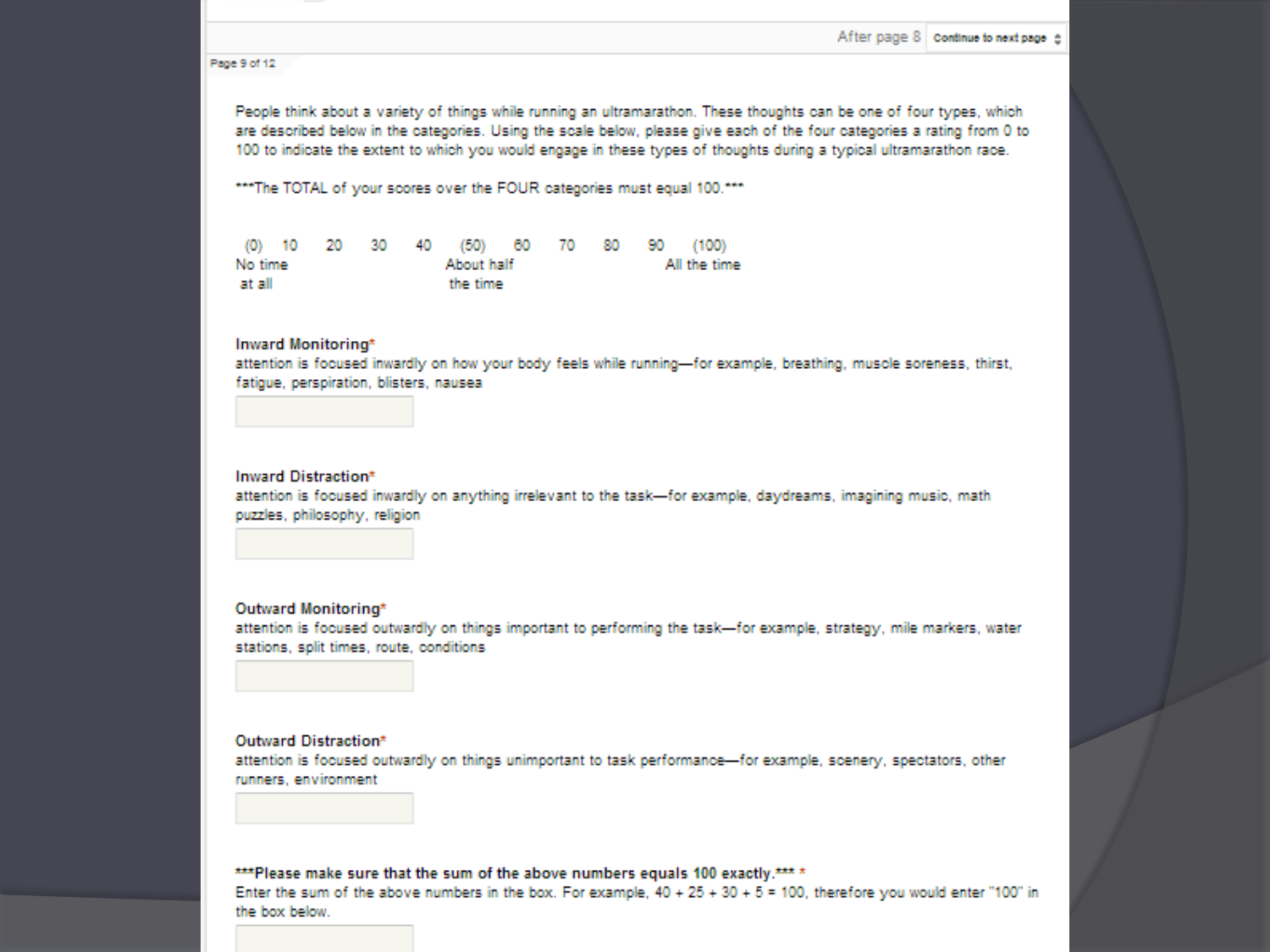# SMS (Tanay & Bernstein, 2013)

- 21-item measure; 2 sub-scales:
	- SMS-Body
	- SMS-Mind
- Asked how well the items describe their experience on a scale from "not at all" (1) to "very well" (5)
	- *I felt aware of what was happening inside me.*
	- *I noticed thoughts come and go.*
- $\bullet$  Improvements SMS scores have predicted the development of "dispositional mindfulness" during a 6-week mindfulness program.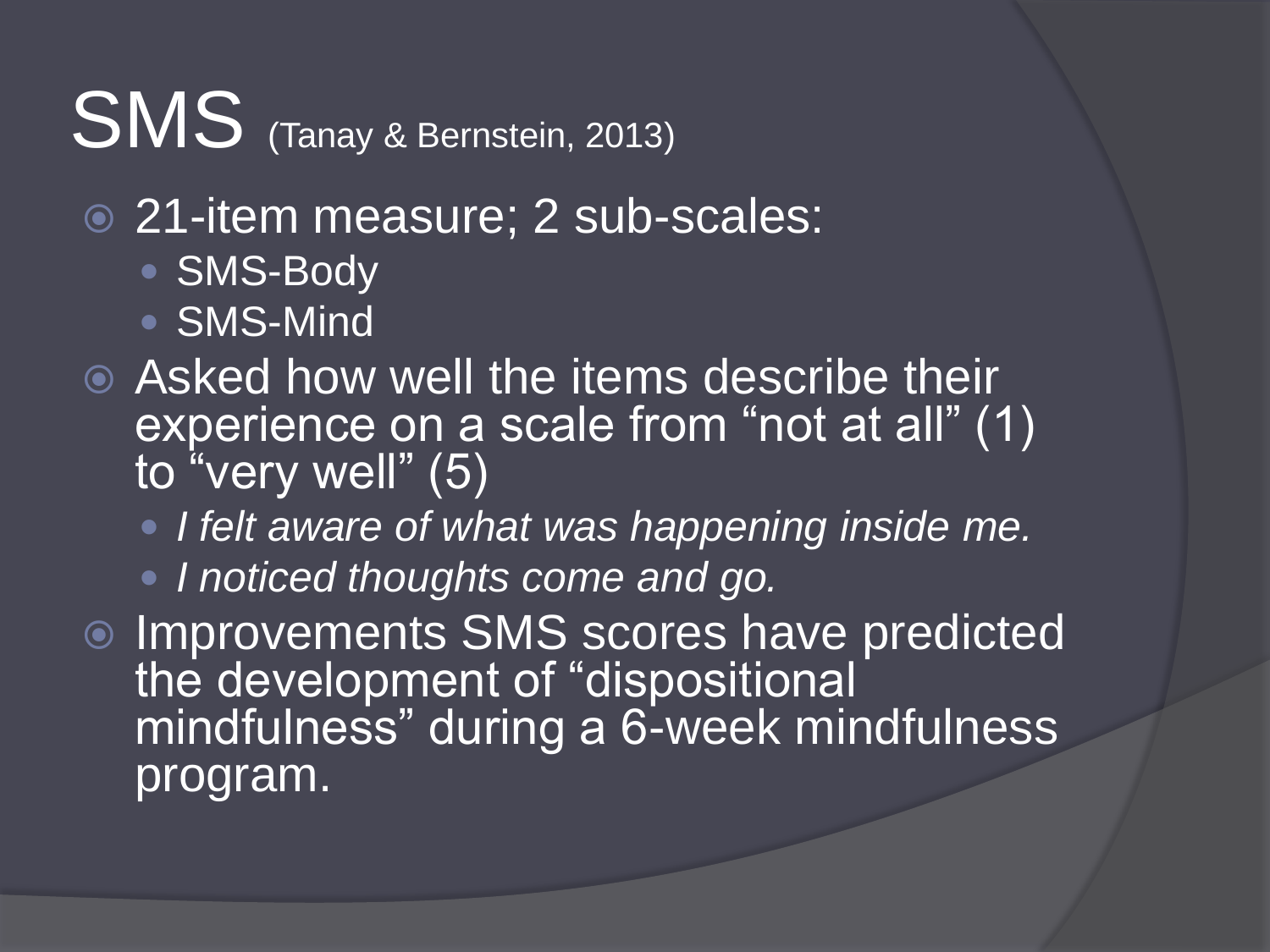# **Hypotheses**

**• Faster WS runners would:** 

- Be more mentally tough (*higher* SMTQ total scores),
- Think less catastrophically about pain (*lower* PCS scores),
- Have a more internal attentional foci (classify their thoughts as more *internally related*), and
- Adopt a more mindful approach to ultramarathon running (*higher* SMS-total scores)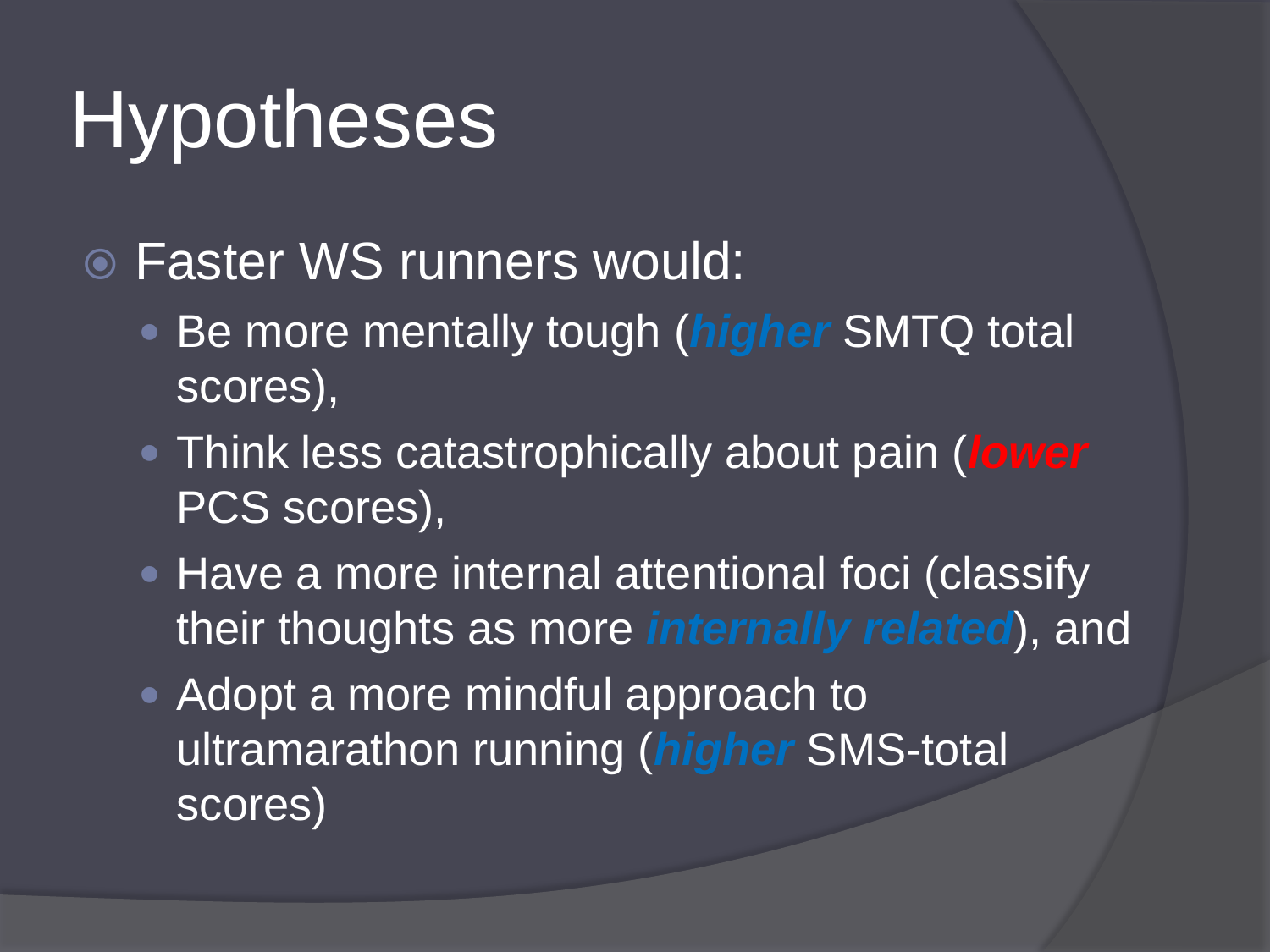### Procedure

- **2014 WS runners receive an email that** included a brief description of the study approximately one month before the race.
- Email contained link to survey and informed consent information.
- Total time fill out the questionnaire was approximately 15-20 minutes.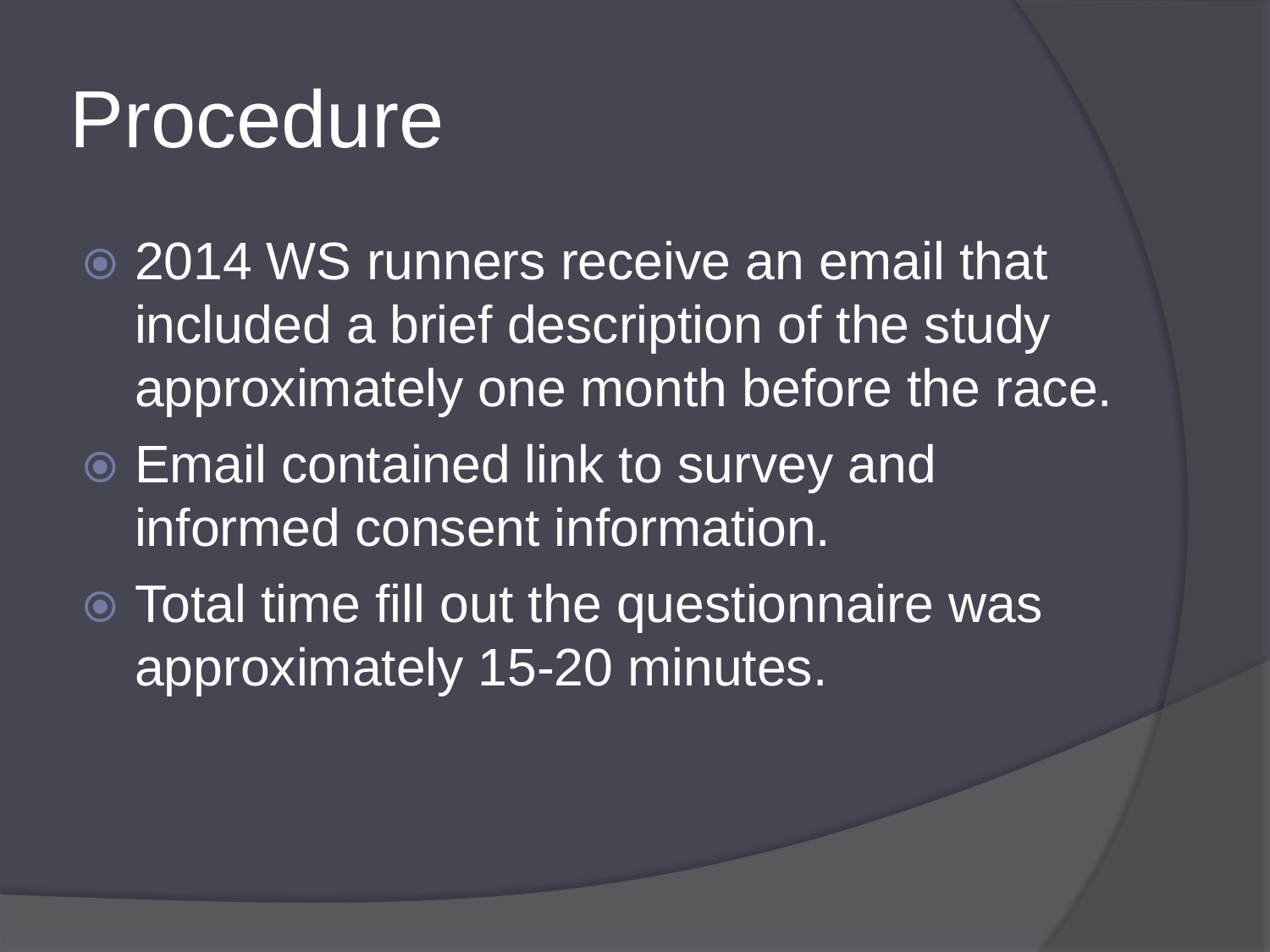### Procedure

- Used Google Forms to collect data.
- $n = 189$ 
	- (approximately 51% of the total WS runners)
- Data transferred to SPSS 19.
	- Factors were entered in a statistical model to determine if they significantly contributed to predicting finish times.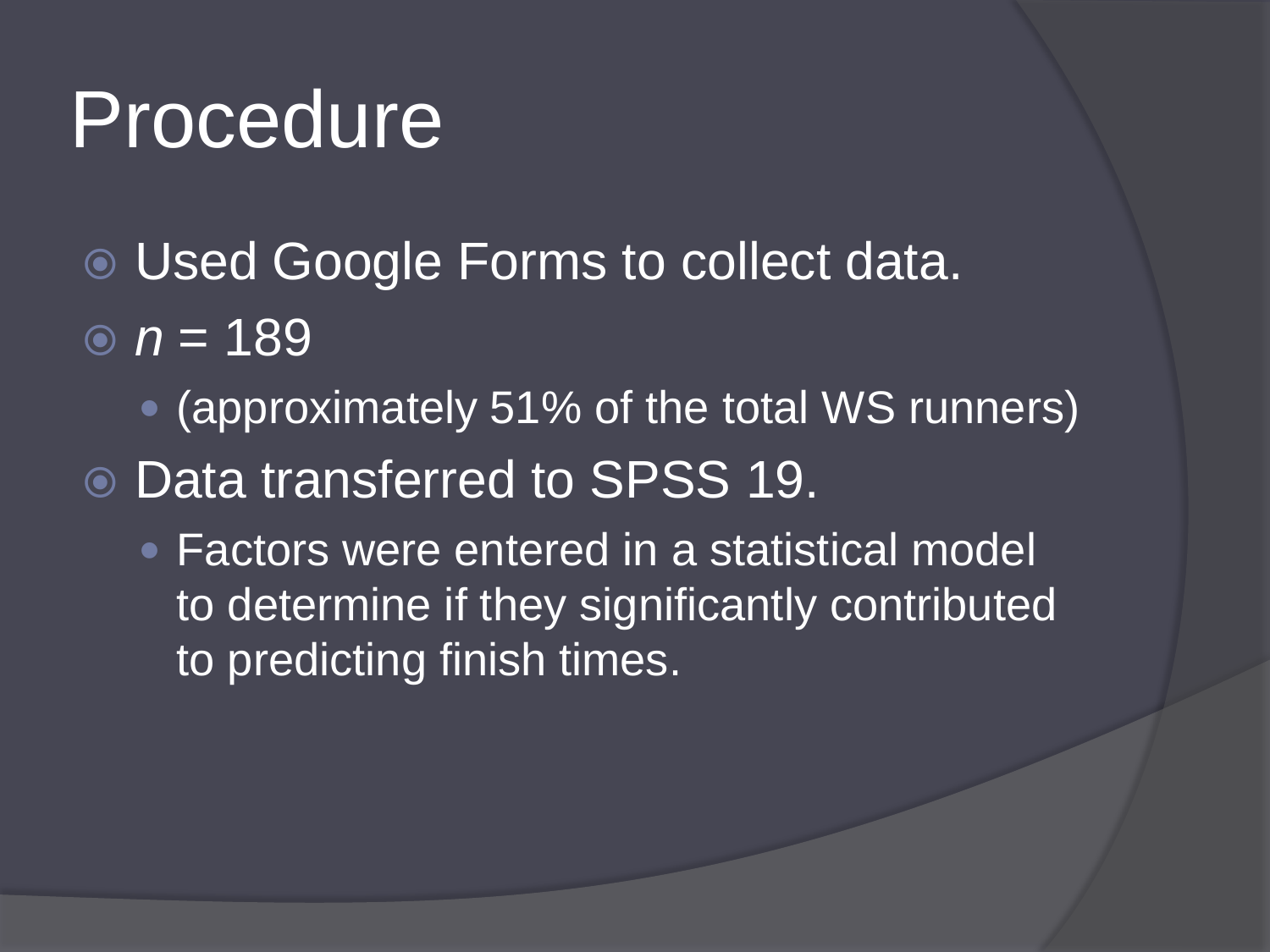## Data Analysis: Participants

- *n* = 189 total participants
- $\overline{p}$  *n* = 152 finishers
	- **Mean finishing time:** 23:44:20
	- **Mean age:** 41.5 years
	- **Mostly male:**  $m = 126$ ,  $f = 26$
	- **Mean 100-mile runs completed prior to WS:** 4.8
	- **Mean weekly mileage in the 3 months prior to WS:** 61.84 miles
	- **Mean longest run completed during the 3 months prior to WS:** 91.97 miles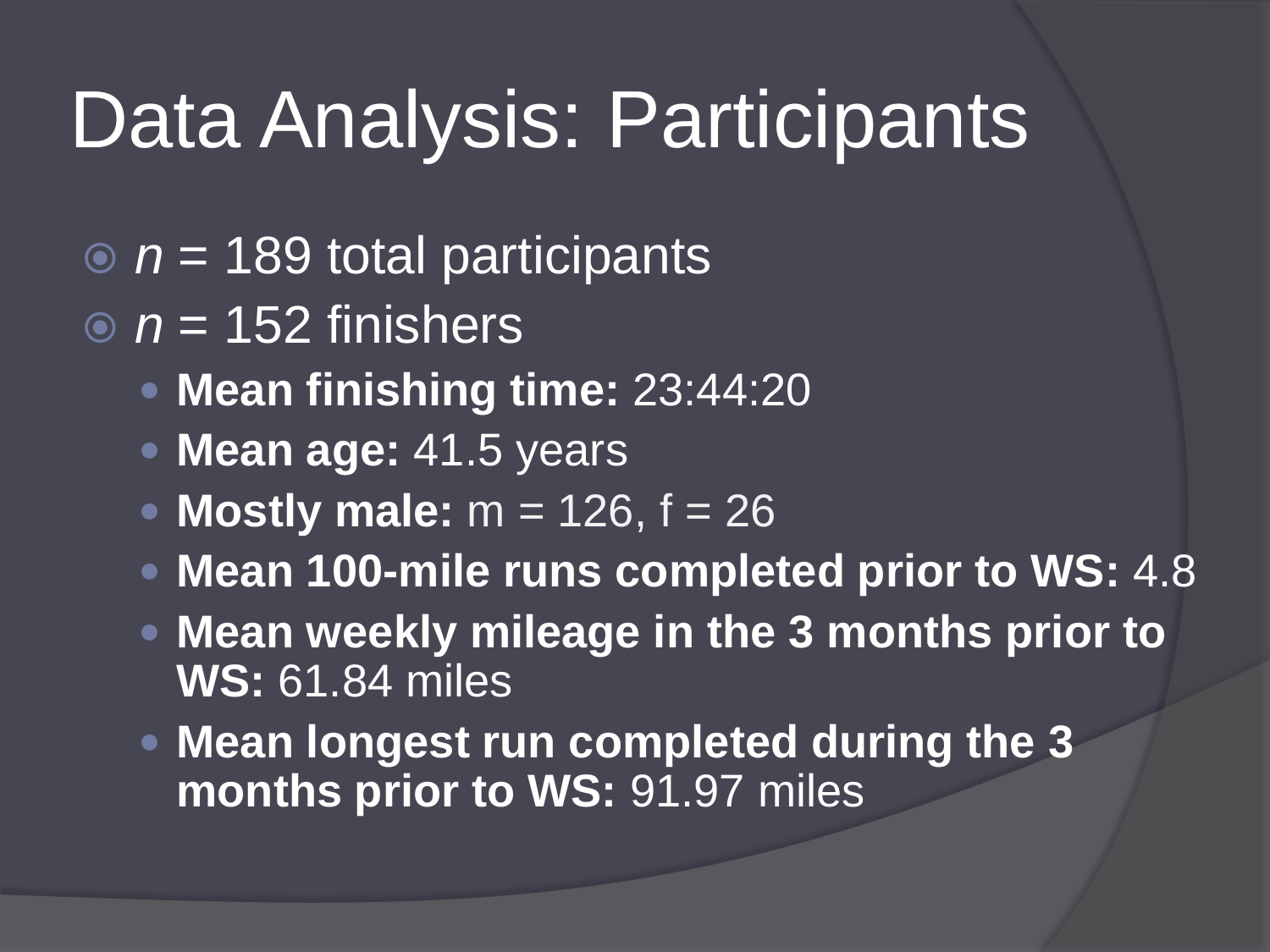### Data Analysis: Regression Model

- Dependent variable:
	- Finishing time
- Predictor variables:
	- demographic information (sex and age)
	- training variables (100-mile races *completed*, average weekly mileage over the three months prior to WS, and the longest run completed over the three months prior to WS)
	- psychological variables (total scores for SMTQ, PCS, and SMS) *TRAIT*
	- attentional variables (COCS scores) *STATE*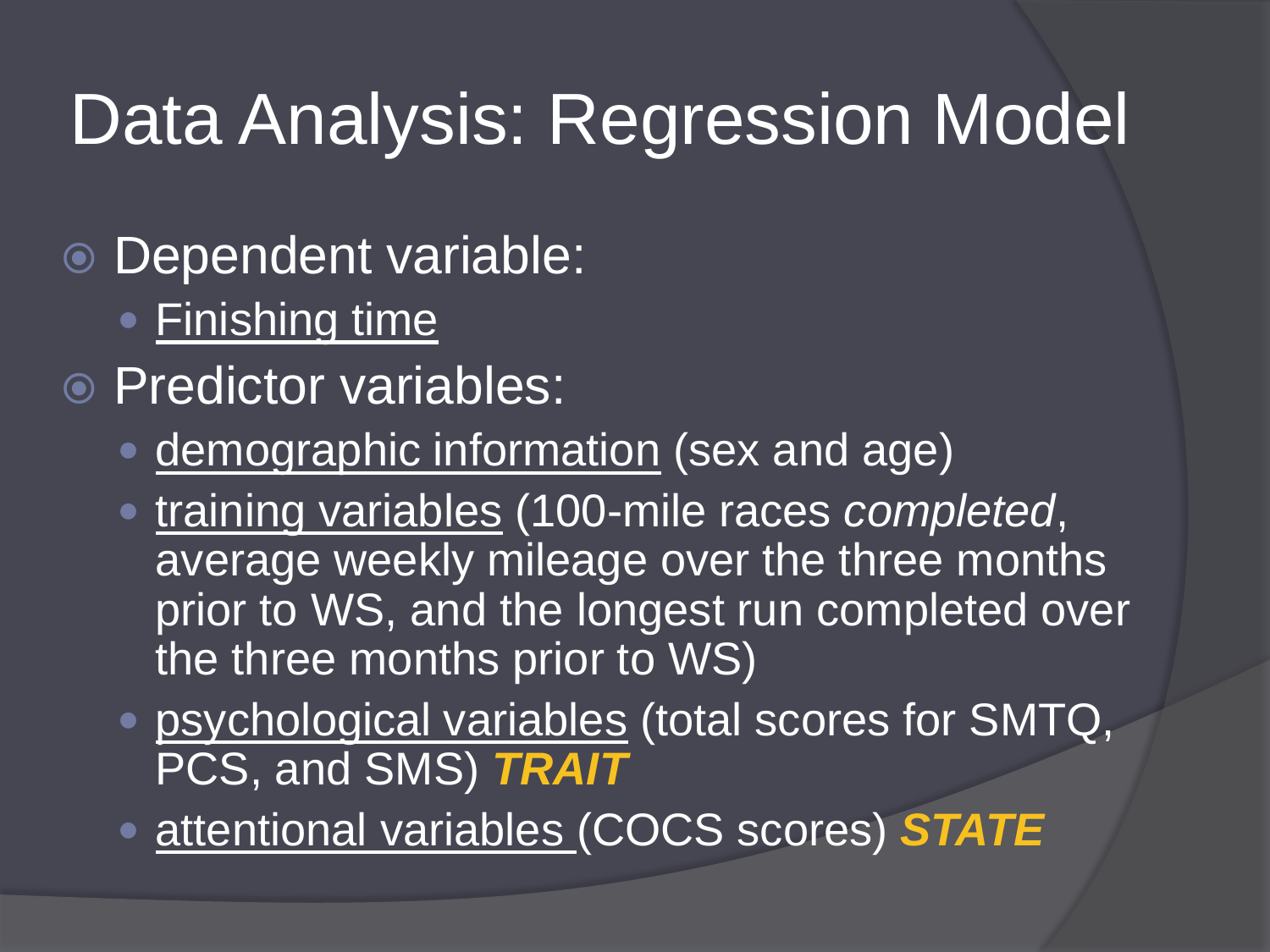## Demographic Variables

● Sex and age did not contribute significantly to predicting finish times.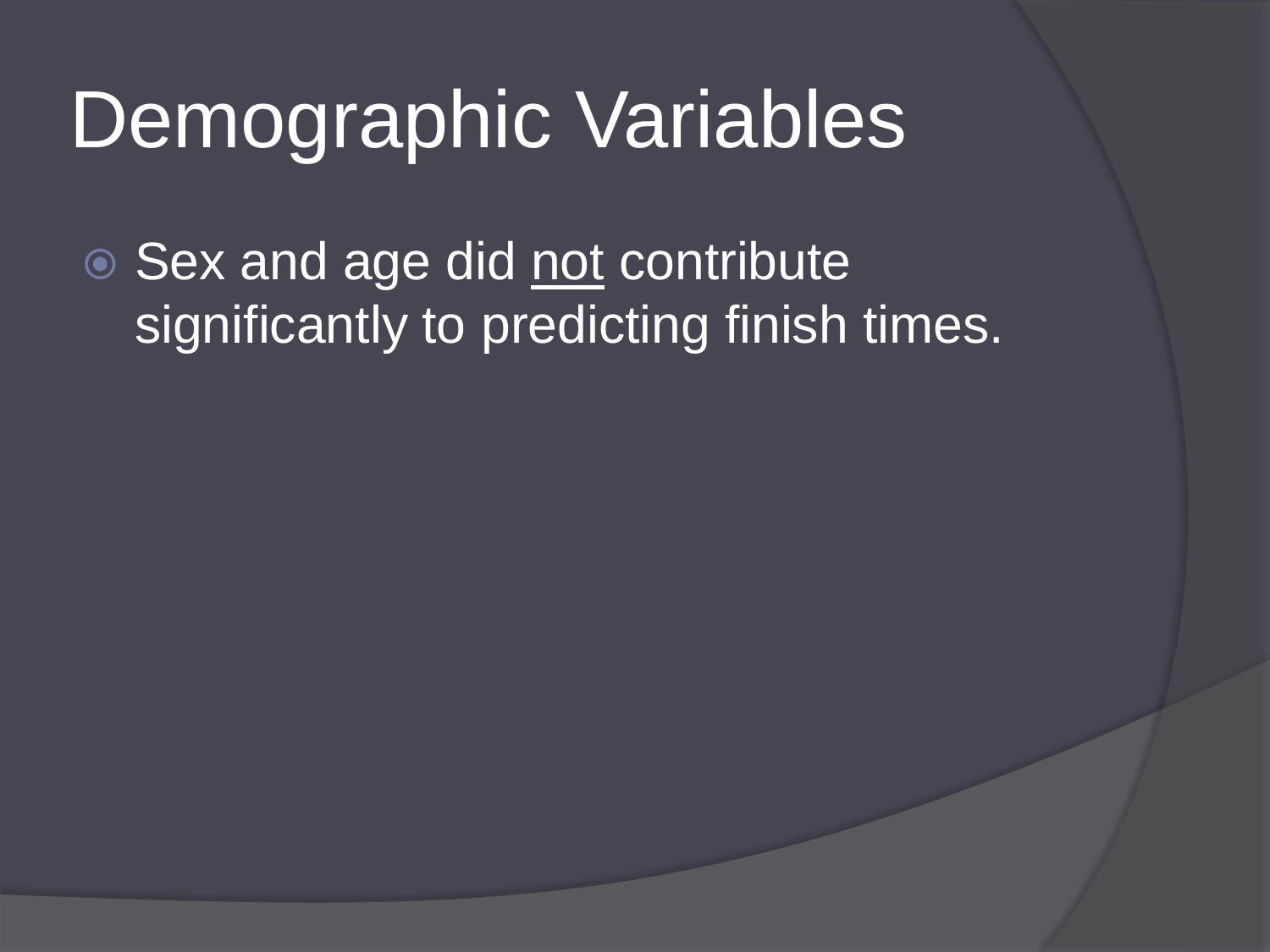# Training Variables

Did not significantly predict finish time:

- Number of completed previous 100 mile race(s)
- **Length of the longest run completed during** the 3 months prior to WS

**• Average weekly mileage over the 3** months prior to WS was the best predictor of finish time.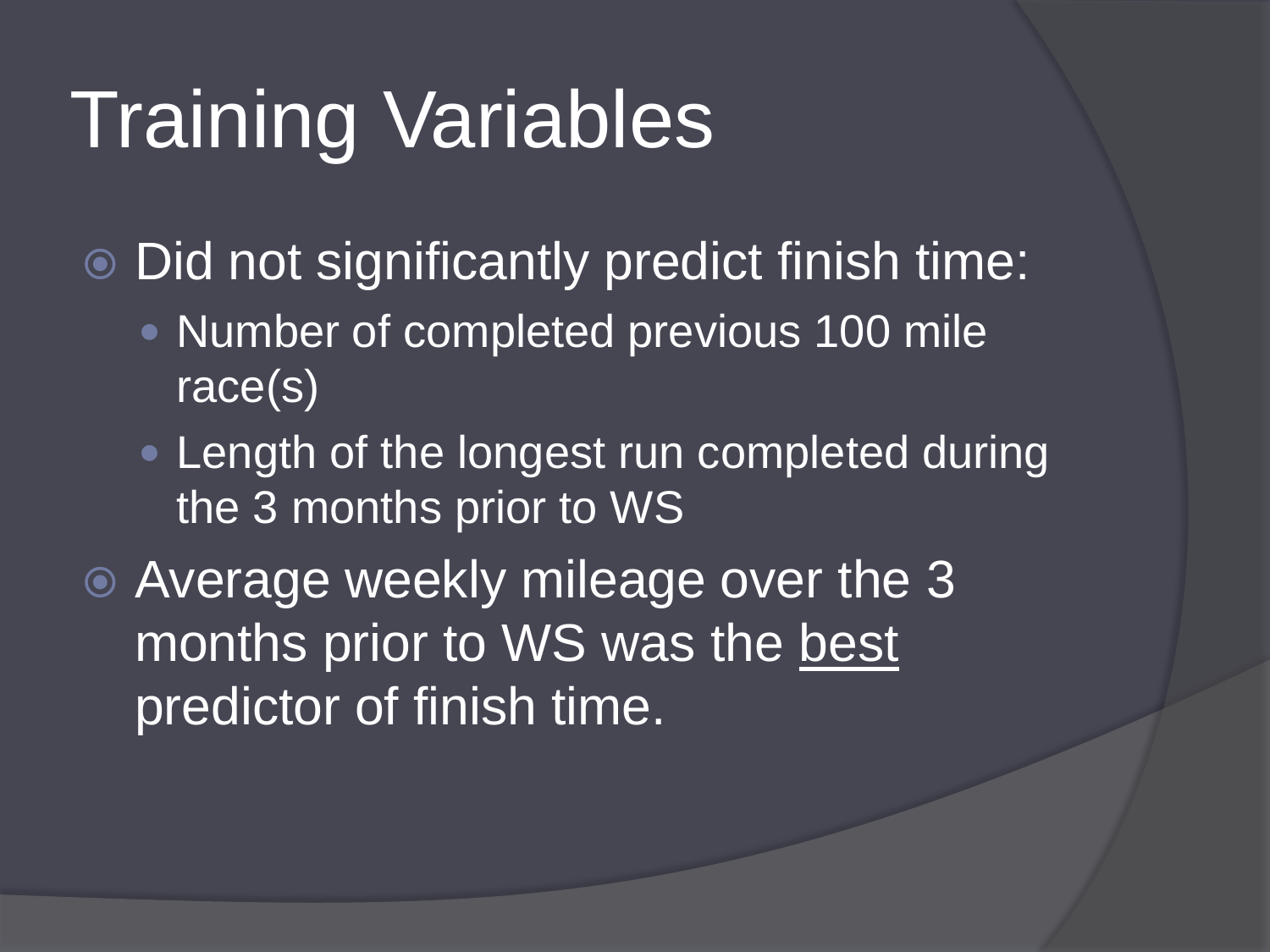# Psychological Variables

- *TRAIT VARIABLES*
- Total scores for SMTQ, PCS, and SMS were not related to WSER finish times.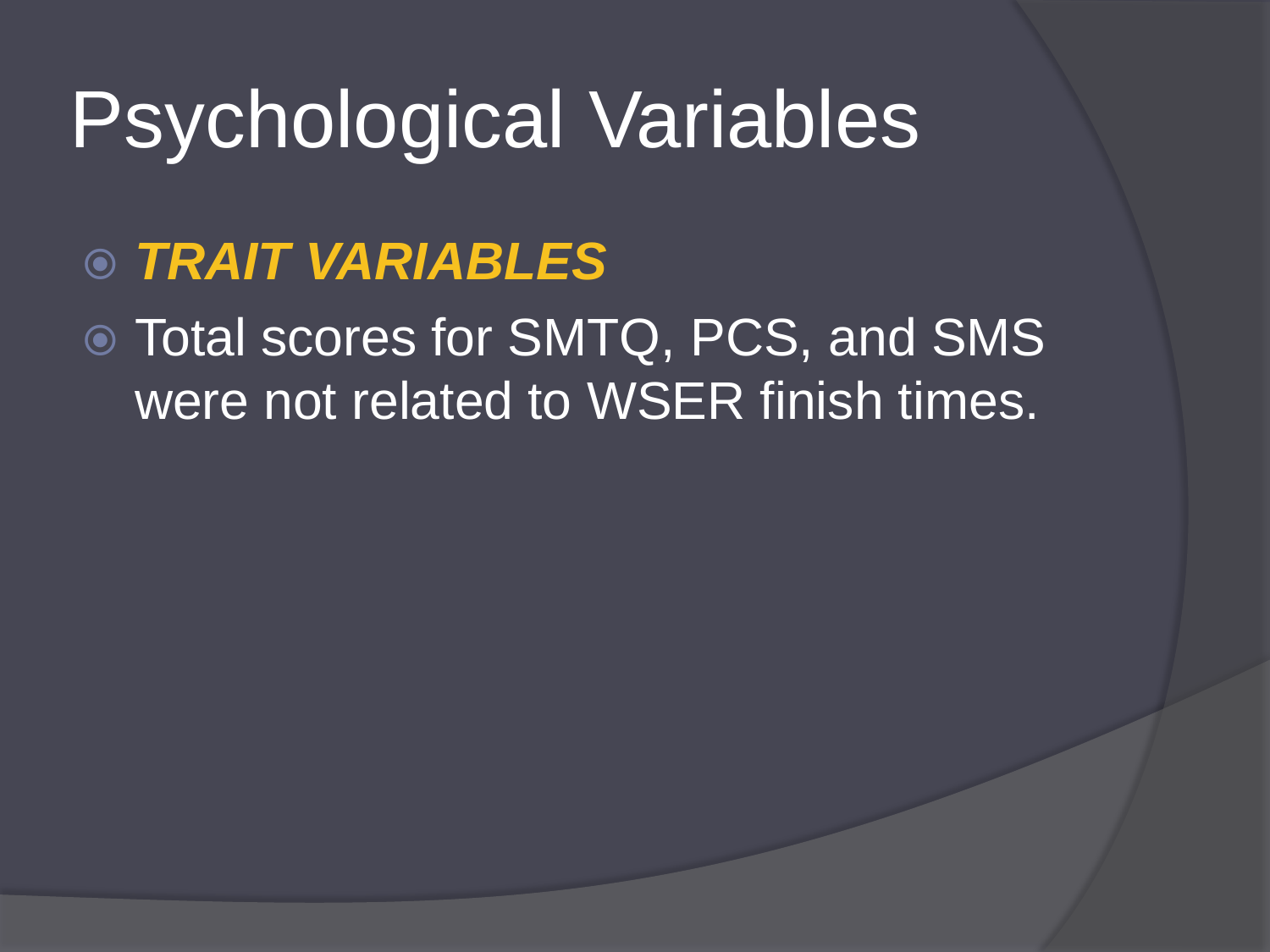## Attentional Variables

### *STATE VARIABLES*

● COCS scores were significant predictors of finish times.

 Specifically, more *internal monitoring*, *outward monitoring*, and *outward distraction* attention tended to have faster finish times.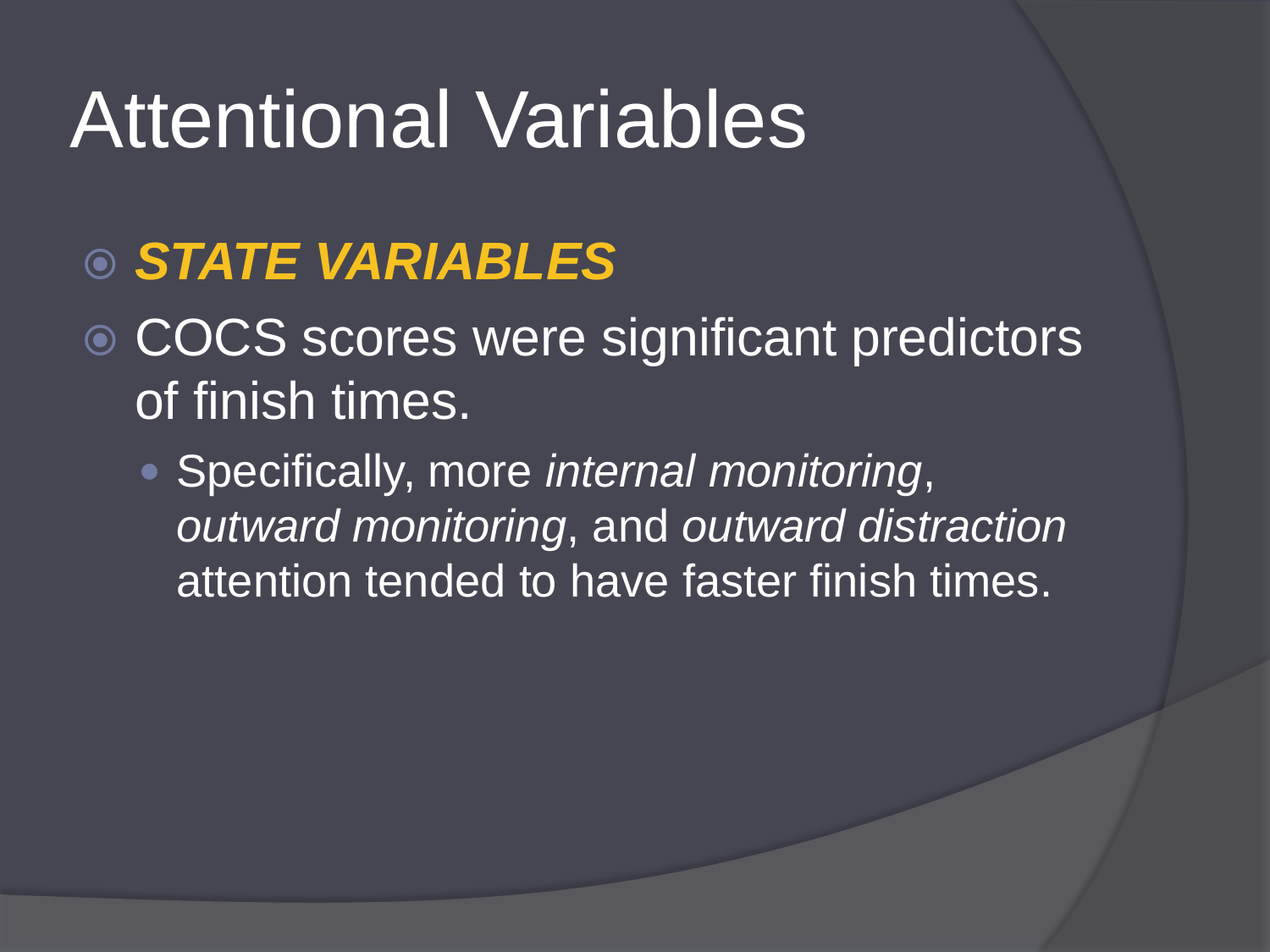## **Conclusions**

- **Both training and attentional factors were related to** finish times.
- $\bullet$  It is possible that enduring personality characteristics such as one's ability to be mentally tough or cope with pain during an ultramarathon may not be as indicative of finish times as one's ability to effectively manage the ultramarathon experience *while it is happening*.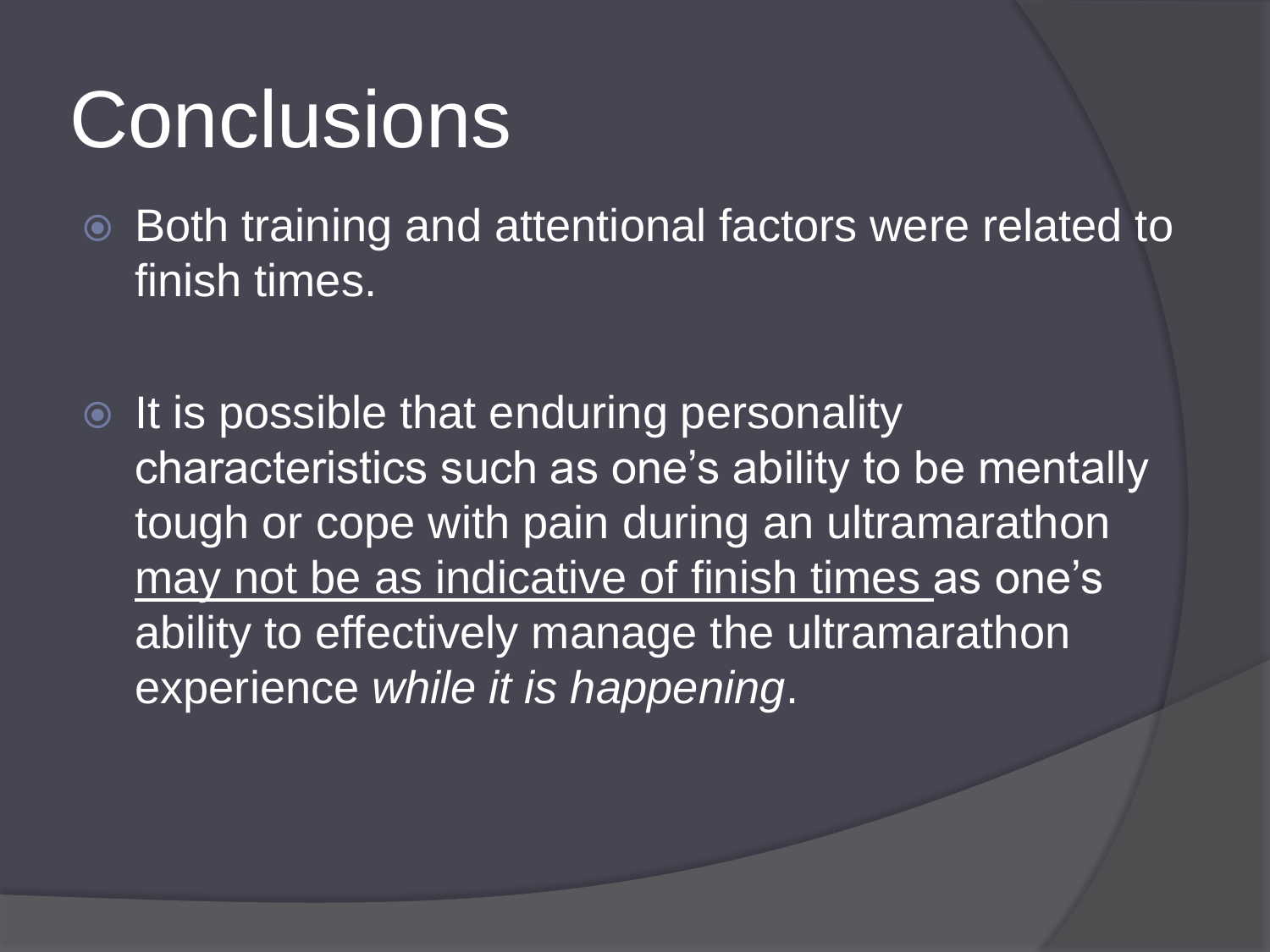# **Limitations**

- The findings of this research were based on one ultramarathon race with a select group of runners.
- Limited by sample size and "elite" sample.
- More research is needed!
	- With different runners
	- With different races
	- Looking at different variables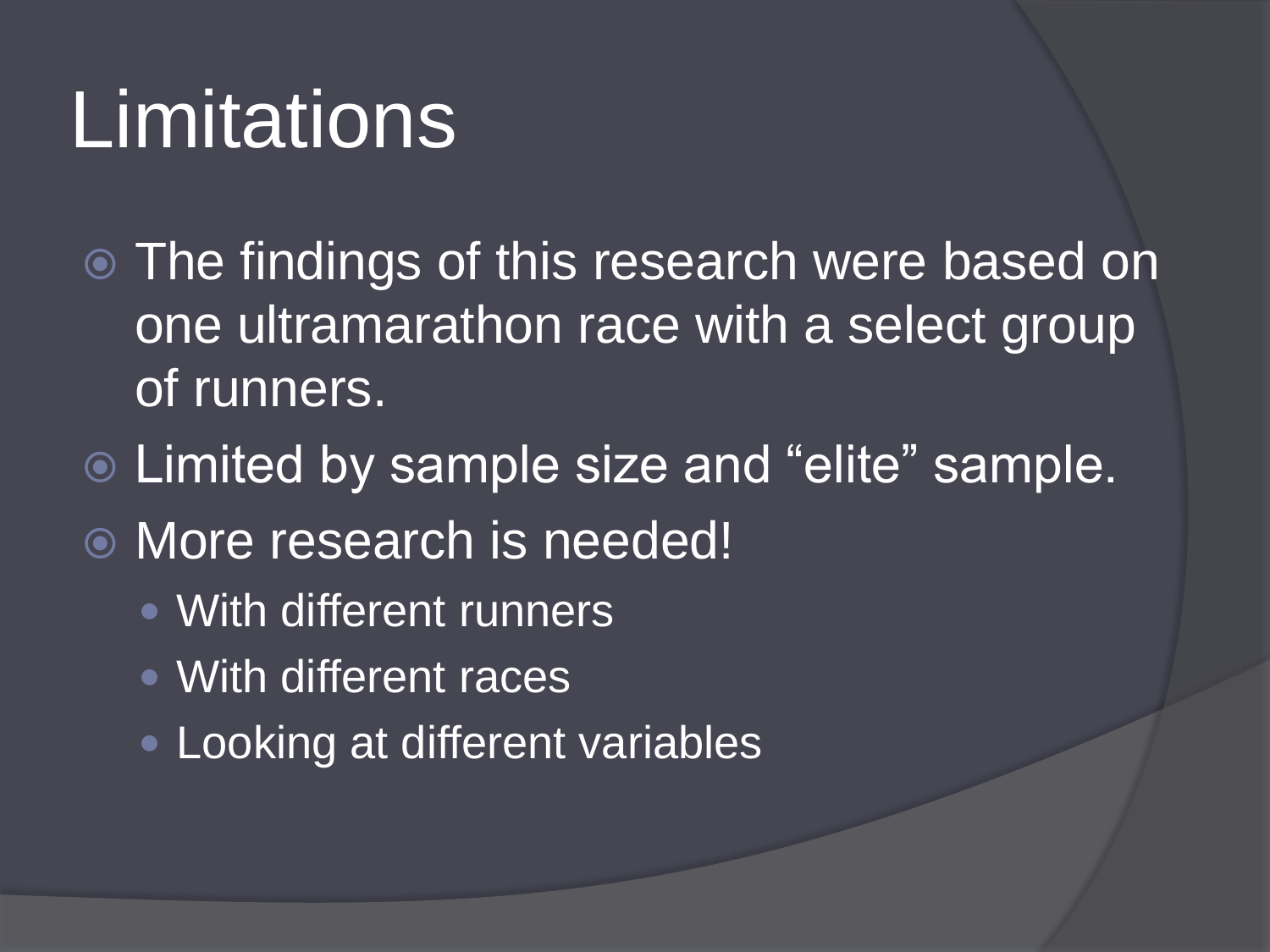### Concurrent Research & Future Avenues

● Pilot study • Summer 2013 **◎ TARC 2014 • Afternoon presentation** on in-task assessment **◎ TARC 2015** • This October

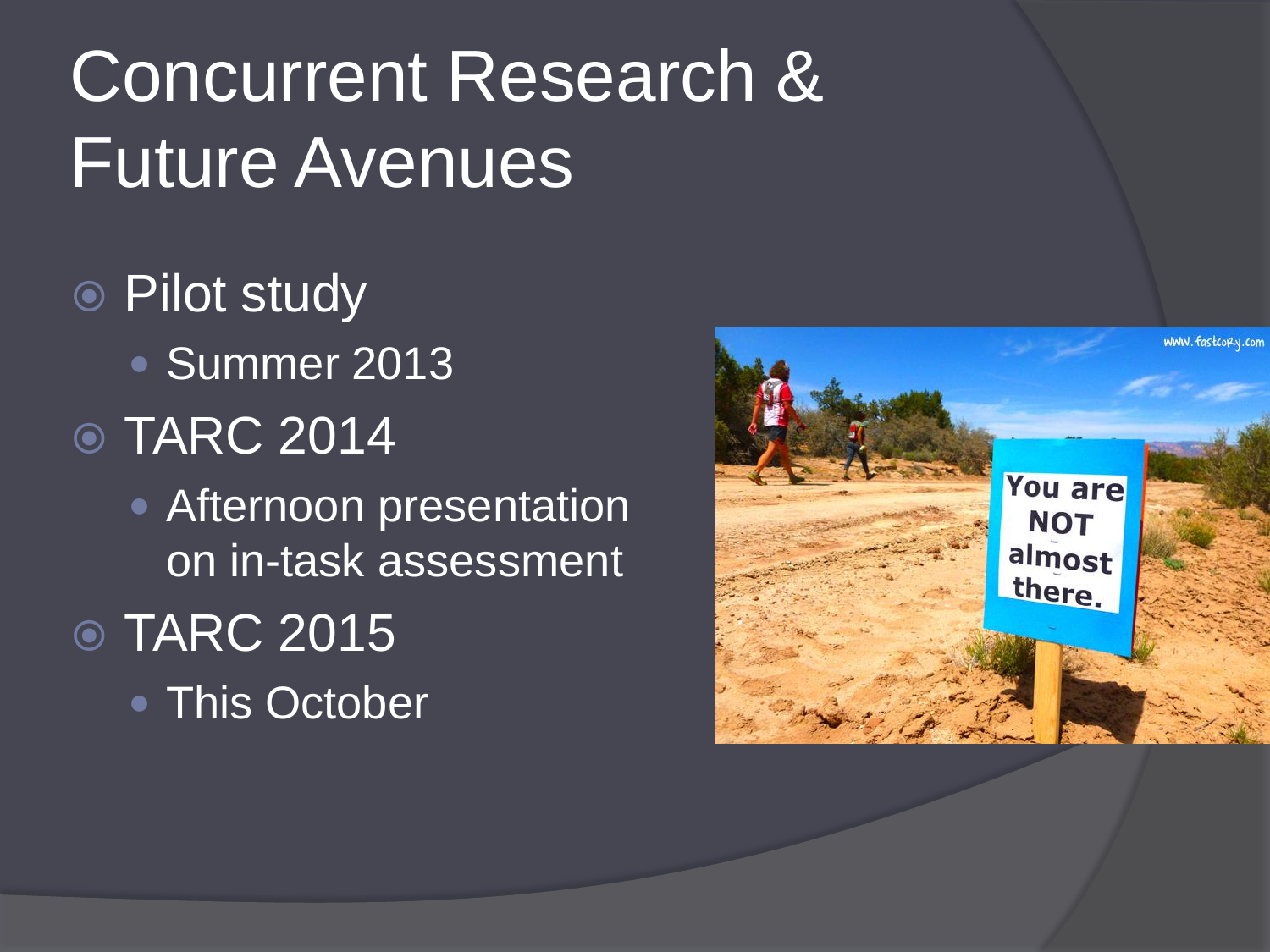### Questions & Discussion

# The secret isn't in your legs, but in your strength of mind.

*-Killian Jornet, Run or Die*